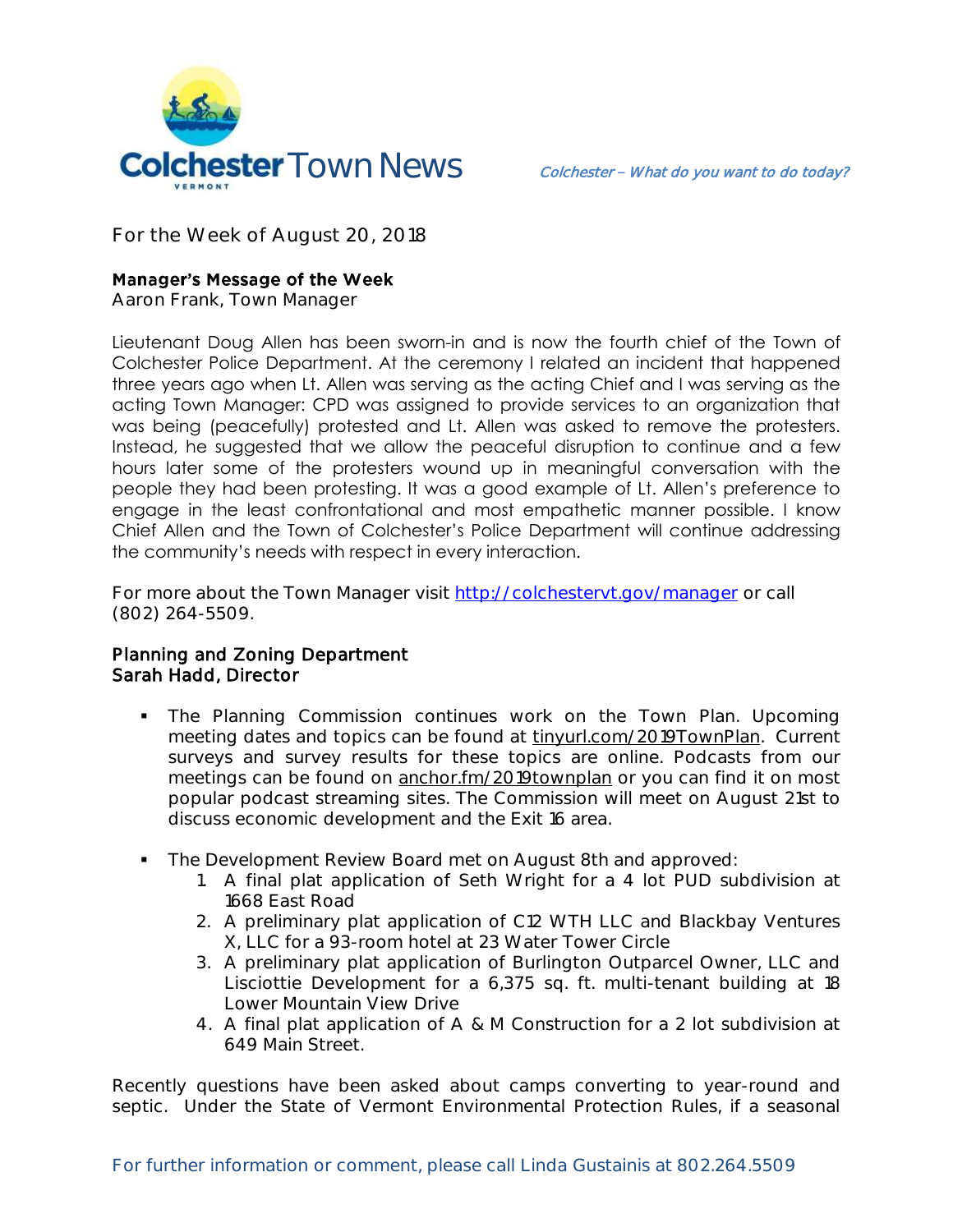

residential use exists on the property the property can generally be converted to year-round use through "best fix" practices. This means that the property does not need to fully conform to the State's rules and exceptions can be made to the size of the system, depth to groundwater, etc. While these rules have allowed many property owners to re-invest in their homes and make upgrades that may have not otherwise occurred, it should be recognized that many of these camps are located in places that they would not be allowed today, due to environmental concerns. The Town will continue to work with the State to improve these rules and monitor compliance. Any concerns should be directed to our department at 264-5606.

For more information visit<http://colchestervt.gov/planningz> or call (802) 264-5600.

## Department of Public Works

## Bryan Osborne, Director

- **Work on the Malletts Bay Sewer Project continues**
- **Developing funding plan for the reconstruction of the Bayside intersection**
- Scope of work for a condition assessment of the Town's stormwater system is being developed.
- **Working to complete patching project on Bay Road**
- In process of awarding contract for the replacement of the HVAC systems in the Library.
- **Mountain View Drive Sidewalk project has been completed.**
- Replacement of East Road culvert has been completed.
- Capital Paving Program is underway.
- **Contract for the replacement of failed stormwater pipes on Reynolds Drive has** been awarded.

For more information about DPW visit<http://colchestervt.gov/publicworks> or call (802) 264-5620.

**Upcoming Town Meetings:** 

- Planning Commission: 1st & 3rd Tuesdays of the month, 7:00pm. September meetings: 9/4 and 9/18
- Development Review Board: 2<sup>nd</sup> Wednesday of the month, 7:00pm. Next meeting: 9/12
- Recreation Advisory Board: 2<sup>nd</sup> Wednesday of the month, 7:00am. Next meeting: 9/12 in the Champlain Room, 2<sup>nd</sup> floor.
- **Conservation Commission:** 3rd Monday of the month, 7:00pm, at the Bayside Activity Center or per agenda. September meeting: 9/17
- Selectboard: 2nd & 4th Tuesday of the month, 6:30pm. Next meeting: 8/28

(All meetings take place at the Colchester Town Offices, 781 Blakely Road, in the Outer Bay Conference Room on the 3<sup>rd</sup> floor unless otherwise noted.)